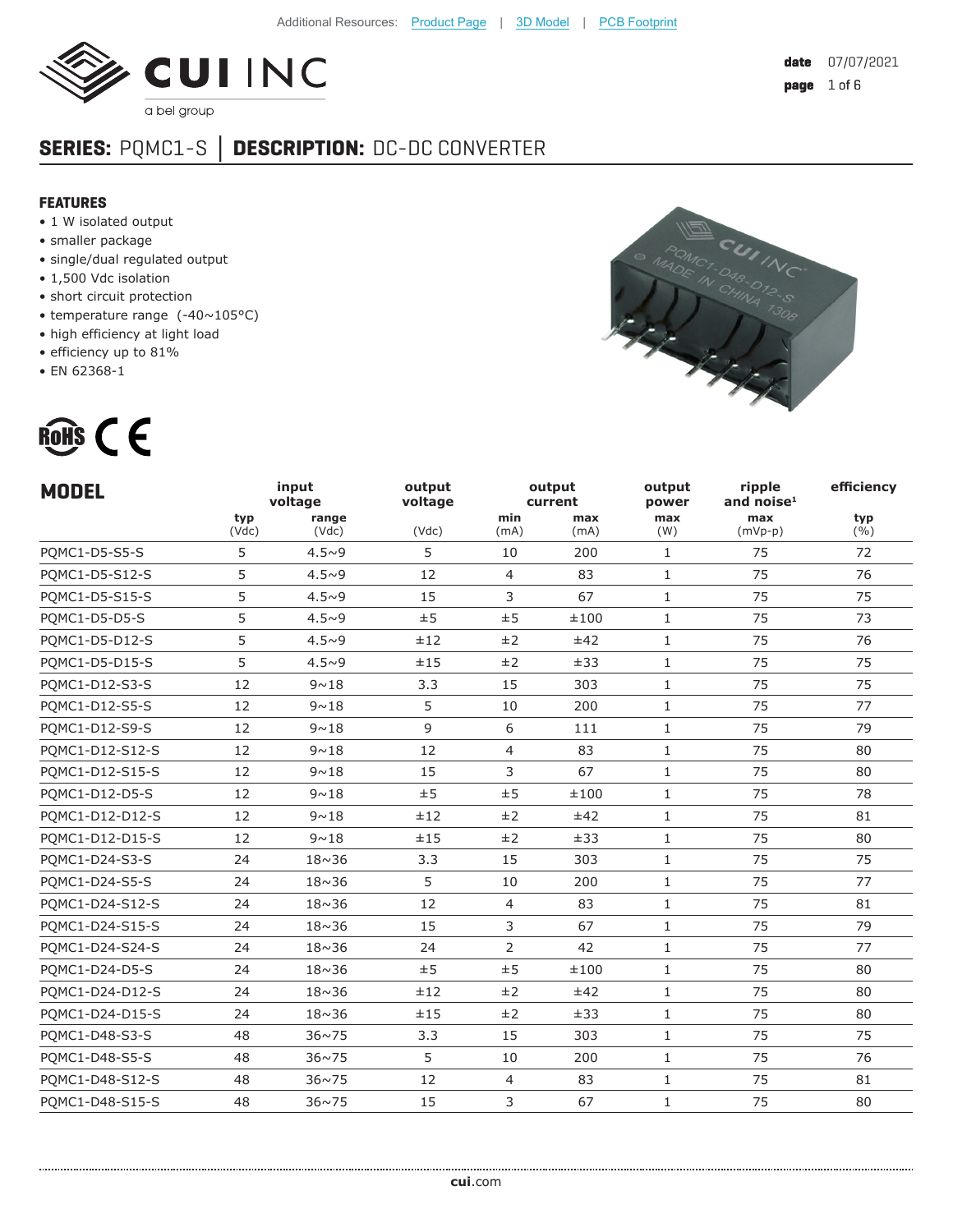#### **CUI Inc │ SERIES:** PQMC1-S **│ DESCRIPTION:** DC-DC CONVERTER **date** 07/07/2021 **│ page** 2 of 6

| <b>MODEL</b>       |              | input<br>voltage | output<br>voltage |             | output<br>current | output<br>power | ripple<br>and noise $1$ | efficiency  |
|--------------------|--------------|------------------|-------------------|-------------|-------------------|-----------------|-------------------------|-------------|
| <b>[CONTINUED]</b> | typ<br>(Vdc) | range<br>(Vdc)   | (Vdc)             | min<br>(mA) | max<br>(mA)       | max<br>(W)      | typ<br>$(mVp-p)$        | typ<br>( %) |
| POMC1-D48-D5-S     | 48           | $36 \times 75$   | ±5                | ±5          | ±100              |                 | 75                      | 76          |
| POMC1-D48-D12-S    | 48           | $36 \times 75$   | ±12               | ±2          | ±42               |                 | 75                      | 80          |
| POMC1-D48-D15-S    | 48           | $36 \times 75$   | ±15               | ±2          | ±33               |                 | 75                      | 80          |

Notes: 1. ripple and noise are measured at 20 MHz BW by "parallel cable" method with 1 μF ceramic and 10 μF electrolytic capacitors on the output.

## **PART NUMBER KEY**



#### **INPUT**

| conditions/description                | min | typ                                                       | max | units      |
|---------------------------------------|-----|-----------------------------------------------------------|-----|------------|
| 5 Vdc input models                    | 4.5 | 5                                                         | 9   | Vdc        |
| 12 Vdc input models                   | 9   | 12                                                        | 18  | Vdc        |
| 24 Vdc input models                   | 18  | 24                                                        | 36  | Vdc        |
| 48 Vdc input models                   | 36  | 48                                                        | 75  | Vdc        |
| 5 Vdc input models                    | 3.5 | 4                                                         | 4.5 | Vdc        |
| 12 Vdc input models                   | 4.5 | 8                                                         | 9   | Vdc        |
| 24 Vdc input models                   | 11  | 16                                                        | 18  | Vdc        |
| 48 Vdc input models                   | 24  | 33<br>$-0.7$<br>$-0.7$<br>$-0.7$<br>$-0.7$                | 36  | Vdc        |
| for maximum of 1 second               |     |                                                           |     |            |
| 5 Vdc input models                    |     |                                                           | 12  | Vdc        |
| 12 Vdc input models                   |     |                                                           | 25  | Vdc        |
| 24 Vdc input models                   |     |                                                           | 50  | <b>Vdc</b> |
| 48 Vdc input models                   |     |                                                           | 100 | Vdc        |
| capacitance filter                    |     |                                                           |     |            |
| models ON (REM pin open or insulated) |     |                                                           |     |            |
|                                       |     |                                                           |     |            |
|                                       |     | models OFF (connect voltage, current into REM pin 5~10mA) |     |            |

Notes: 2. See application notes on page 5.

# **OUTPUT**

| parameter                    | conditions/description                     | min | typ       | max       | units         |
|------------------------------|--------------------------------------------|-----|-----------|-----------|---------------|
| line regulation              | full load, input voltage from low to high  |     | $\pm 0.2$ | $\pm 0.5$ | $\%$          |
| load regulation              | 5% to 100% load                            |     | $\pm 0.4$ | ±0.75     | $\%$          |
| voltage accuracy             | 5% to 100% load                            |     | ±1        | ±3        | $\%$          |
| no-load voltage accuracy     |                                            |     | ±1.5      | ±5        | $\frac{0}{0}$ |
| voltage balance <sup>3</sup> | dual output, balanced loads                |     | $\pm 0.3$ | $\pm 0.5$ | $\%$          |
| switching frequency          | 100% load, nominal input voltage, PFM mode |     | 200       |           | kHz           |
| transient recovery time      | 25% load step change                       |     | 0.5       |           | ms            |
| transient response deviation | 25% load step change                       |     | ±2.5      | ±5        | $\%$          |
| temperature coeffecient      | 100% load                                  |     | ±0.02     | ±0.03     | $\%$ /°C      |

Notes: 3. For dual output models, unbalanced loads should not exceed ±5%. If ±5% is exceeded, it may not meet all specifications.

#### **PROTECTIONS**

| parameter                | conditions/description | min | tvp | max | units |
|--------------------------|------------------------|-----|-----|-----|-------|
| short circuit protection | automatic recovery     |     |     |     |       |
|                          |                        |     |     |     |       |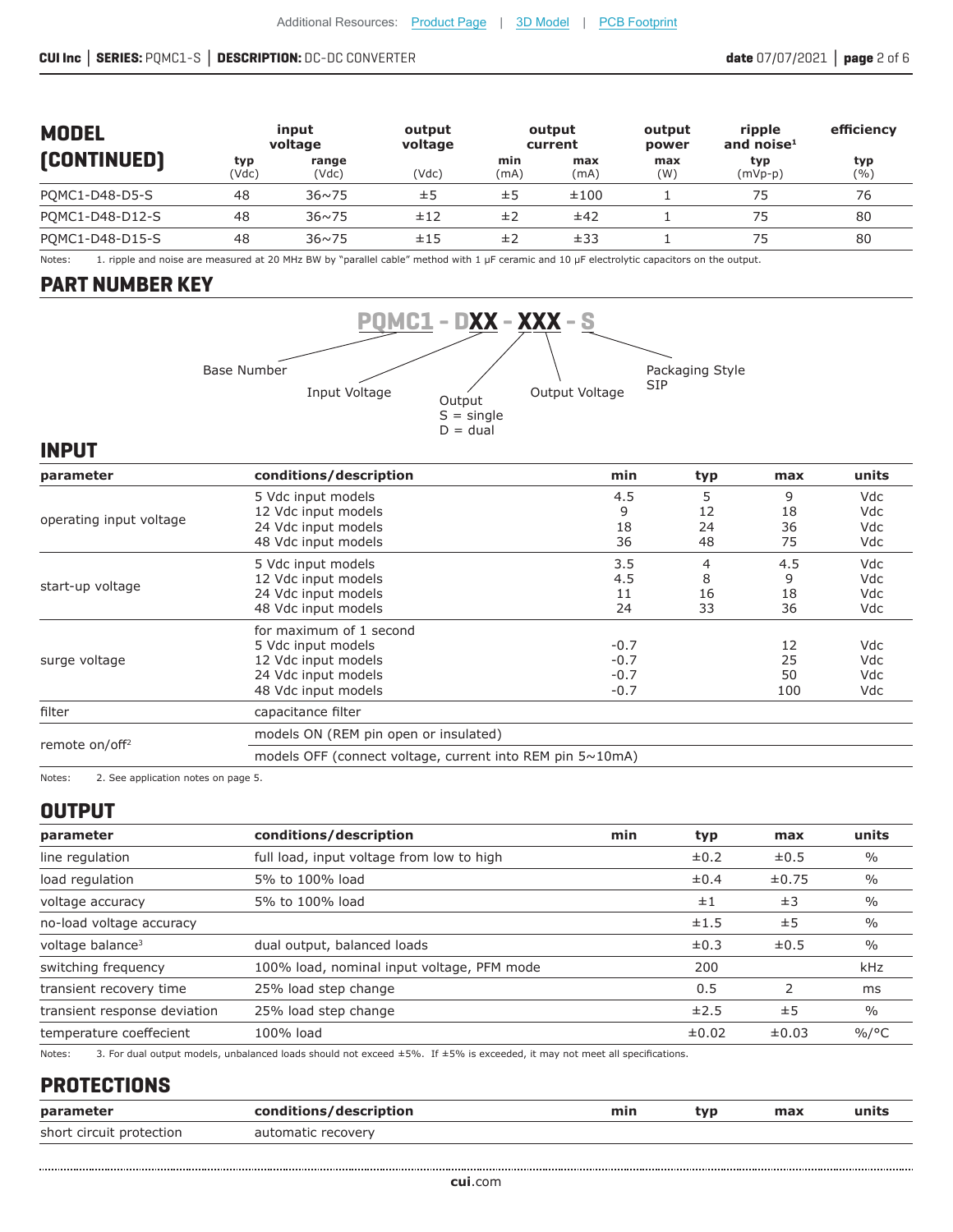## **SAFETY AND COMPLIANCE**

| parameter                    | conditions/description                                                          | min       | typ | max | units      |
|------------------------------|---------------------------------------------------------------------------------|-----------|-----|-----|------------|
| isolation voltage            | input to output for 1 minute at 1 mA max.                                       | 1,500     |     |     | <b>Vdc</b> |
| isolation resistance         | input to output at 500 Vdc                                                      | 1,000     |     |     | ΜΩ         |
| safety approvals             | certified to 62368-1: EN                                                        |           |     |     |            |
| conducted emissions          | CISPR22/EN55022, class B (external circuit required, see Figure 1-b)            |           |     |     |            |
| radiated emissions           | CISPR22/EN55022, class B (external circuit required, see Figure 1-b)            |           |     |     |            |
| <b>ESD</b>                   | IEC/EN61000-4-2, class B, contact $\pm$ 4kV                                     |           |     |     |            |
| radiated immunity            | IEC/EN61000-4-3, class A, 10V/m                                                 |           |     |     |            |
| EFT/burst                    | IEC/EN61000-4-4, class B, $\pm$ 2kV (external circuit required, see Figure 1-a) |           |     |     |            |
| surge                        | IEC/EN61000-4-5, class B, $\pm$ 2kV (external circuit required, see Figure 1-a) |           |     |     |            |
| conducted immunity           | IEC/EN61000-4-6, class A, 3 Vr.m.s                                              |           |     |     |            |
| voltage dips & interruptions | IEC/EN61000-4-29, class B, 0%-70%                                               |           |     |     |            |
| <b>MTBF</b>                  | as per MIL-HDBK-217F @ 25°C                                                     | 1,000,000 |     |     | hours      |
| <b>RoHS</b>                  | 2011/65/EU                                                                      |           |     |     |            |

# **ENVIRONMENTAL**

| parameter             | conditions/description | min   | typ | max | units         |
|-----------------------|------------------------|-------|-----|-----|---------------|
| operating temperature | see derating curve     | $-40$ |     | 105 | $\circ$       |
| storage temperature   |                        | -55   |     | 125 | $\circ$       |
| storage humidity      | non-condensing         |       |     | 95  | $\frac{0}{0}$ |
| temperature rise      | at full load, Ta=25°C  |       |     |     | $\circ$       |

## **SOLDERABILITY**

| parameter      | conditions/description          | min | tvp | max | units |
|----------------|---------------------------------|-----|-----|-----|-------|
| hand soldering | 1.5 mm from case for 10 seconds |     |     | 300 |       |
| wave soldering | see wave soldering profile      |     |     | 260 |       |

## **MECHANICAL**

| parameter     | conditions/description                            | min | tvp | max | units |
|---------------|---------------------------------------------------|-----|-----|-----|-------|
| dimensions    | 22.00 x 9.50 x 12.00 (0.866 x 0.374 x 0.472 inch) |     |     |     | mm    |
| case material | plastic (UL94-V0)                                 |     |     |     |       |
| weight        |                                                   |     | 4.9 |     |       |

# **MECHANICAL DRAWING**

units: mm[inch] tolerance: ±0.25[±0.010] pin section tolerance:  $\pm 0.10$ [ $\pm 0.004$ ]

| PIN CONNECTIONS           |               |             |  |  |  |  |
|---------------------------|---------------|-------------|--|--|--|--|
| PIN                       | Single Output | Dual Output |  |  |  |  |
| 1                         | <b>GND</b>    | <b>GND</b>  |  |  |  |  |
| 2                         | Vin           | Vin         |  |  |  |  |
| 3                         | <b>REM</b>    | REM         |  |  |  |  |
| 5                         | <b>NC</b>     | <b>NC</b>   |  |  |  |  |
| 6                         | $+VO$         | $+Vo$       |  |  |  |  |
| 7                         | 0V            | 0V          |  |  |  |  |
| 8                         | CS            | $-VO$       |  |  |  |  |
| $NC: M \cap Conpartition$ |               |             |  |  |  |  |

NC: No Connection 





**cui**[.com](https://www.cui.com/track?actionLabel=Datasheet-ClickThrough-HomePage&label=PQMC1-S.pdf&path=/)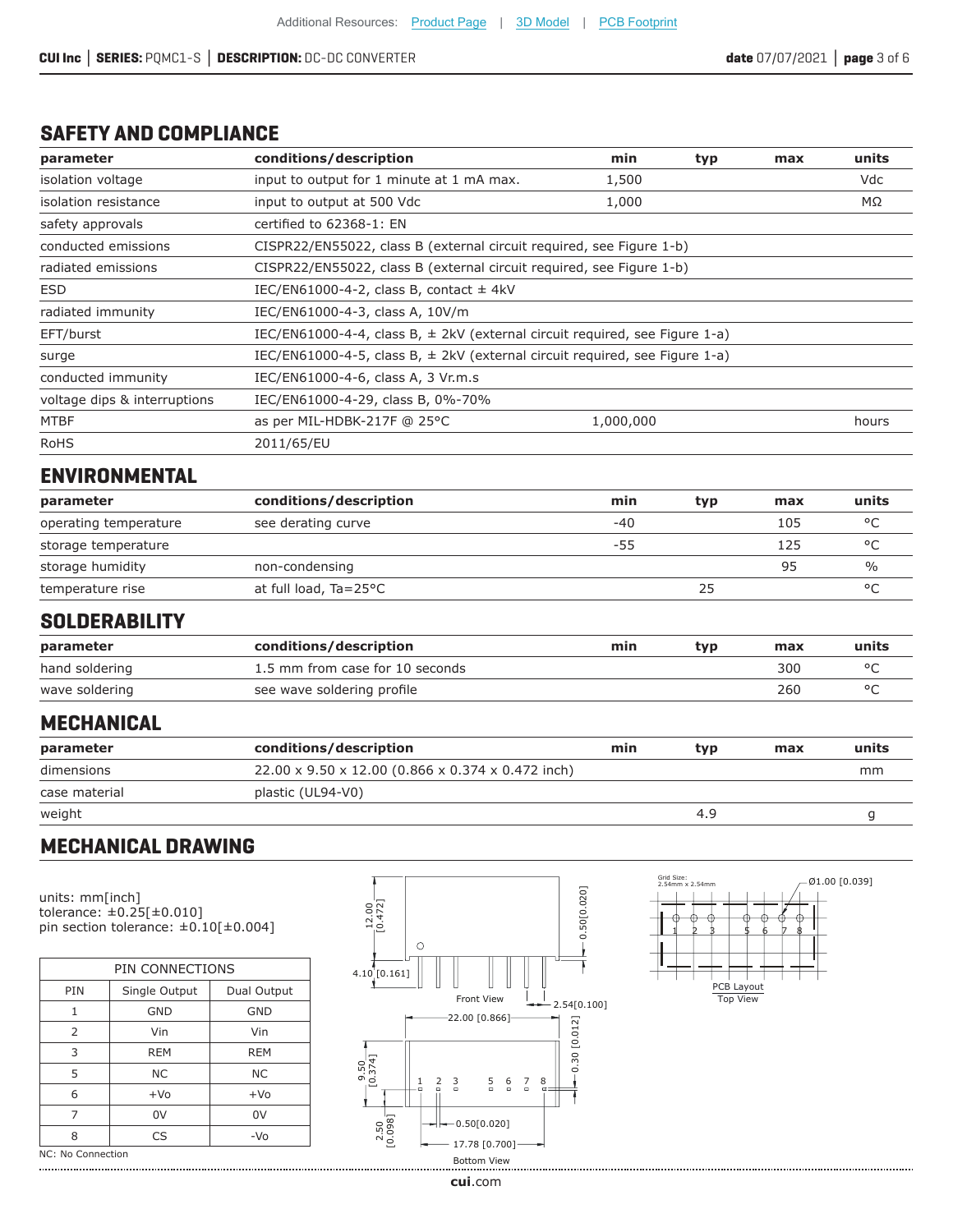## **DERATING CURVES**



#### **EMC RECOMMENDED CIRCUIT**



Note: Figure 1-c is on/off control circuit. See page 5 for details.

## **TEST CONFIGURATION**

...................

![](_page_3_Figure_9.jpeg)

Cd 47nF/100V 47nF/100V 47nF/100V 47nF/100V

Note: Input reflected-ripple current is measured with an inductor Lin and Capacitor Cin to simulate source impedance.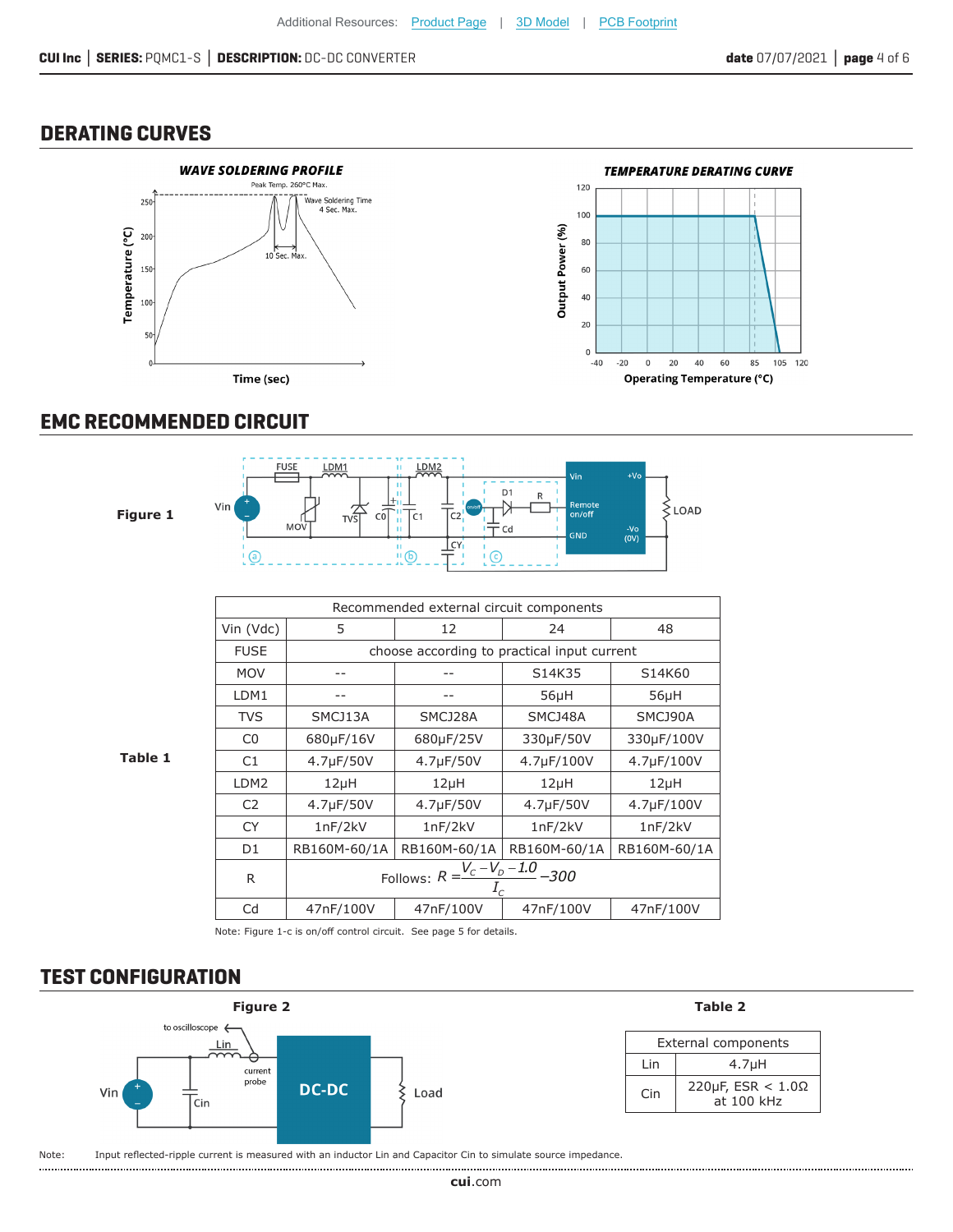# **APPLICATION NOTES**

#### 1. **Output load requirement**

To ensure this module can operate efficiently and reliably, the minimum output load may not be less than 5% of the full load during operation. If the actual output power is low, connect a resistor at the output end in parallel to increase the load.

#### 2. **Recommended circuit**

This series has been tested according to the following recommended testing circuit before leaving the factory. This series should be tested under load (see Figure 3 and Table 3). If you want to further decrease the input/output ripple, you can increase the capacitance accordingly or choose capacitors with low ESR. However, the capacitance of the output filter capacitor must be appropriate. If the capacitance is too high, a startup problem might arise. For every channel of the output, to ensure safe and reliable operation, the maximum capacitance must be less than the maximum capacitive load (see Table 4).

![](_page_4_Figure_8.jpeg)

**Table 3**

 $Cs<sup>1</sup>$  $(\mu F)$ 

5 100 47 4.7~12 10~22 100 2.2~10 47/100 12 100 47 4.7~12 10~22 100 2.2~10 47/100 24 | 10 | 1 |4.7∼12 | 10∼22 | 100 |2.2∼10 |47/100

Cout  $(\mu F)$ 

Lout<sup>2</sup>  $(\mu H)$ 

Lin  $(\mu H)$ 

![](_page_4_Figure_9.jpeg)

![](_page_4_Figure_10.jpeg)

Cd (nF/V) **Table 4**

| Single<br>Vout<br>(Vdc) | Max. Capacitive<br>Load<br>$(\mu F)$ | Dual<br>Vout<br>(Vdc) | Max. Capacitive<br>Load <sup>1</sup><br>$(\mu F)$ |
|-------------------------|--------------------------------------|-----------------------|---------------------------------------------------|
| 3.3                     | 2700                                 |                       |                                                   |
| 5                       | 2200                                 | 5                     | 1000                                              |
| 9                       | 1800                                 |                       |                                                   |
| 12                      | 1000                                 | 12                    | 470                                               |
| 15                      | 680                                  | 15                    | 330                                               |
| 24                      | 470                                  |                       |                                                   |

Note: 1. For each output.

#### 48 10 1 4.7~12 10~22 100 2.2~10 47/100 Note: 1. For single output only

Cin1  $(\mu F)$  Cin2  $(\mu F)$ 

2. For dual output only

#### 3. **CTRL Terminal**

Vin (Vdc)

> When open or applied high impedance, the converter will turn on. When it's pulled high, the converter will shutdown. The input current should between 5~10mA. Exceeding the maximum 20mA will cause permanent damage to the converter. The value for R can be derived as follows:

![](_page_4_Figure_18.jpeg)

#### 4. **Input Current**

When it is used in an unregulated condition, make sure that the input fluctuations and ripple voltage do not exceed the module standard. Refer to Figure 5 and Table 5 for the startup current of this dc-dc module.

![](_page_4_Figure_21.jpeg)

Note: 1. Minimum load shouldn't be less than 5%, otherwise ripple may increase dramatically. Operation under minimum load will not damage the converter, however, they may not meet all specifications listed.

2. Maximum capacitive load is tested at input voltage range and full load.

3. All specifications are measured at Ta=25°C, humidity<75%, nominal input voltage and rated output load unless otherwise specified.